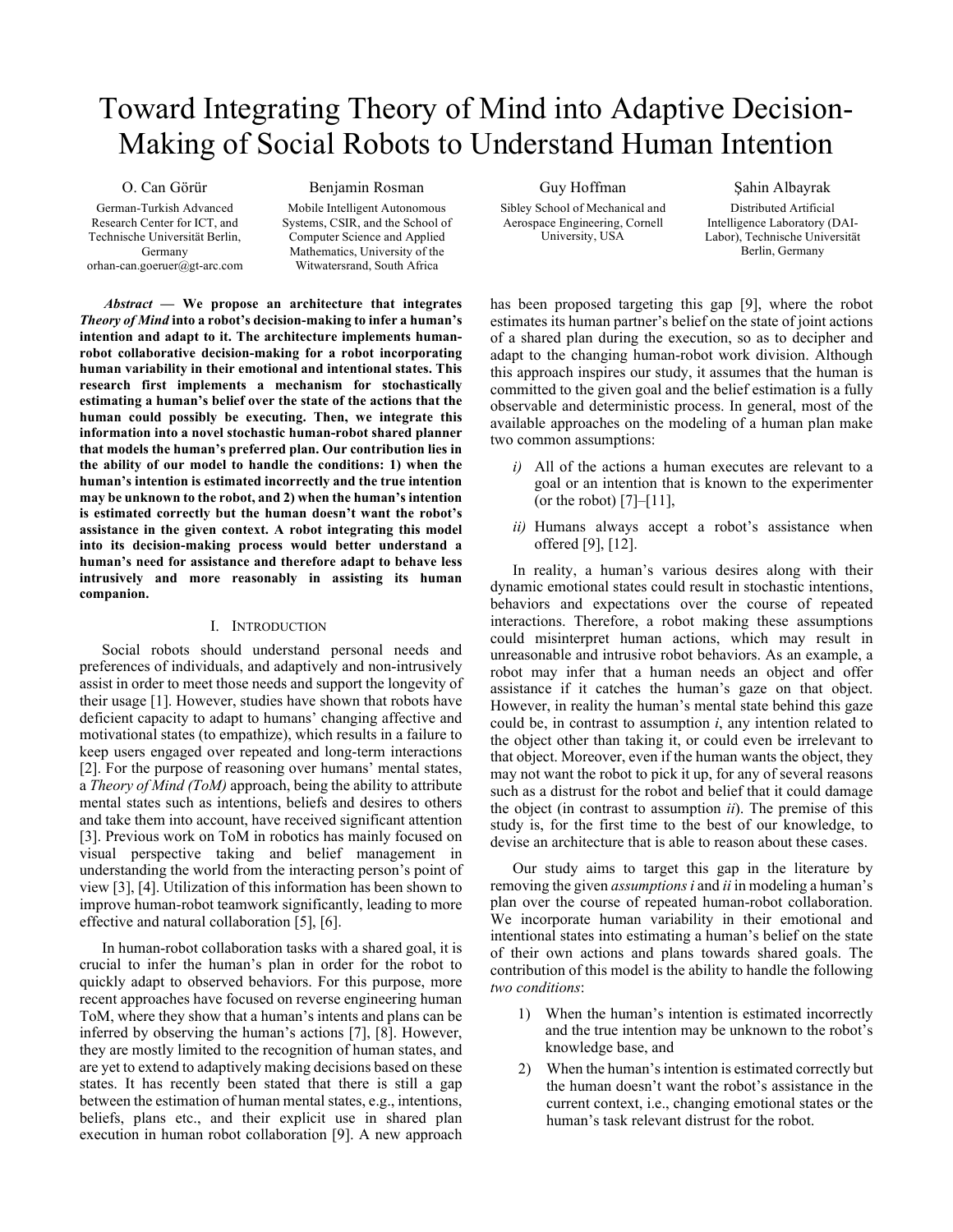

**Fig. 1.** System architecture of human-robot shared planning

In developing our model, this research first describes a mechanism for stochastically estimating a human belief over the state of all actions that the human could possibly be executing (targeting *condition 1*) while also incorporating human emotional states into the process as reactions to evaluate these estimates (targeting *condition 2*). We then integrate this information into a novel stochastic human-robot shared planner that models the human's preferred plan. In this short paper, we make the limiting assumption that all observations are discrete, and directly available to the system (through a sensing component) in order to focus on the modeling of human mental states and their effects on actions and plans. Finally, this model is integrated into a simulated robot's decision-making process to show its value in the robot's understanding of a human's true need for assistance more accurately, and in so doing adapt to behave less intrusively and more reasonably in assisting its human companion.

#### II. METHODOLOGY

We propose an architecture, shown in Fig.1, consisting of three main building blocks, which are *Sensing, Action State Estimation (ASE)* and the *Human-Robot Shared Planner (HRSP).* The architecture takes raw sensory data and generates stochastic policies as human-robot shared decisions from the robot's point of view. Although the focus of this work is on the *ASE* and *HRSP* components, which together form the core of our ToM approach, the *Sensing* component is also shown under Fig.1 as it provides the input which drives the remainder of the architecture. Our core intuition in this architecture is that estimating the intention of the human based solely on a single snapshot of activity, that is, taking the human's positional and visual perspective, is insufficient to handle the *two conditions* described in Section I. Loosely inspired by Devin and Alami [9], we hypothesize that one must track the human activity and estimate a belief over the state of the actions the human could possibly be doing. These action states considered in our study are: "ready", "not ready", "in progress", "help needed" "aborted", "done". In addition, we introduce the novel approach of integrating human emotional states into the process, in the form of the reactions of the human to the robot's

judgements on each action. By doing so, as the human action progresses and interacts with the robot over the course of a nondeterministic plan, the robot is able to reason about hidden human mental states with more confidence.

The architecture, through the *ASE* component, first estimates the states of possible actions the human could be executing (modeled as a belief distribution in the *HRSP*) using the observations from the world. Then, in the *HRSP,* these are used to further reason about the human's dynamic plans by estimating which action the human actually needs help with, or which action the human is capable of executing towards achieving their intentions. Starting with the *ASE* component, we first construct an observation vector for each action to estimate its state. As shown in Fig.1, this is done in parallel to track each possible action the human could be executing. By doing so, we preserve dynamic and stochastic nature of human intentions behind these observed actions as well as the uncertainties available in the observations, which are modelled in the *HRSP.* As an example of the observation uncertainties, a computer vision system may unable to determine if a human gaze is on the glasses or on the TV remote (defining two different actions in our system) when they lie very close to each other.

| <b>Feature</b> # | <b>Descriptions</b>                                        | <b>Values</b>                                     |  |
|------------------|------------------------------------------------------------|---------------------------------------------------|--|
|                  | If preconditions are met                                   | ${0: No, 1; Yes}$                                 |  |
| 2                | Emotional state of the person as<br>reactions to the robot | $\{0:$ Neutral,<br>-1:Disapproval,<br>1: Approval |  |
| 3                | If currently recognized action<br>type is relevant         | ${0:}$ Inactive,<br>-1:Irrelevant,<br>1:Relevant} |  |
|                  | If action effects are observed                             | ${0:No, 1:Yes}$                                   |  |

**Table 1** The observation vector for action state estimation

The observation vectors, as detailed in Table 1, are obtained from the inputs in the *Sensing* component, and are described by the *World States* which provide the physical world state from the human's perspective. The *World State*  values are semantically compared with each of the actions' (i.e., the actions that are known to the robot) relevant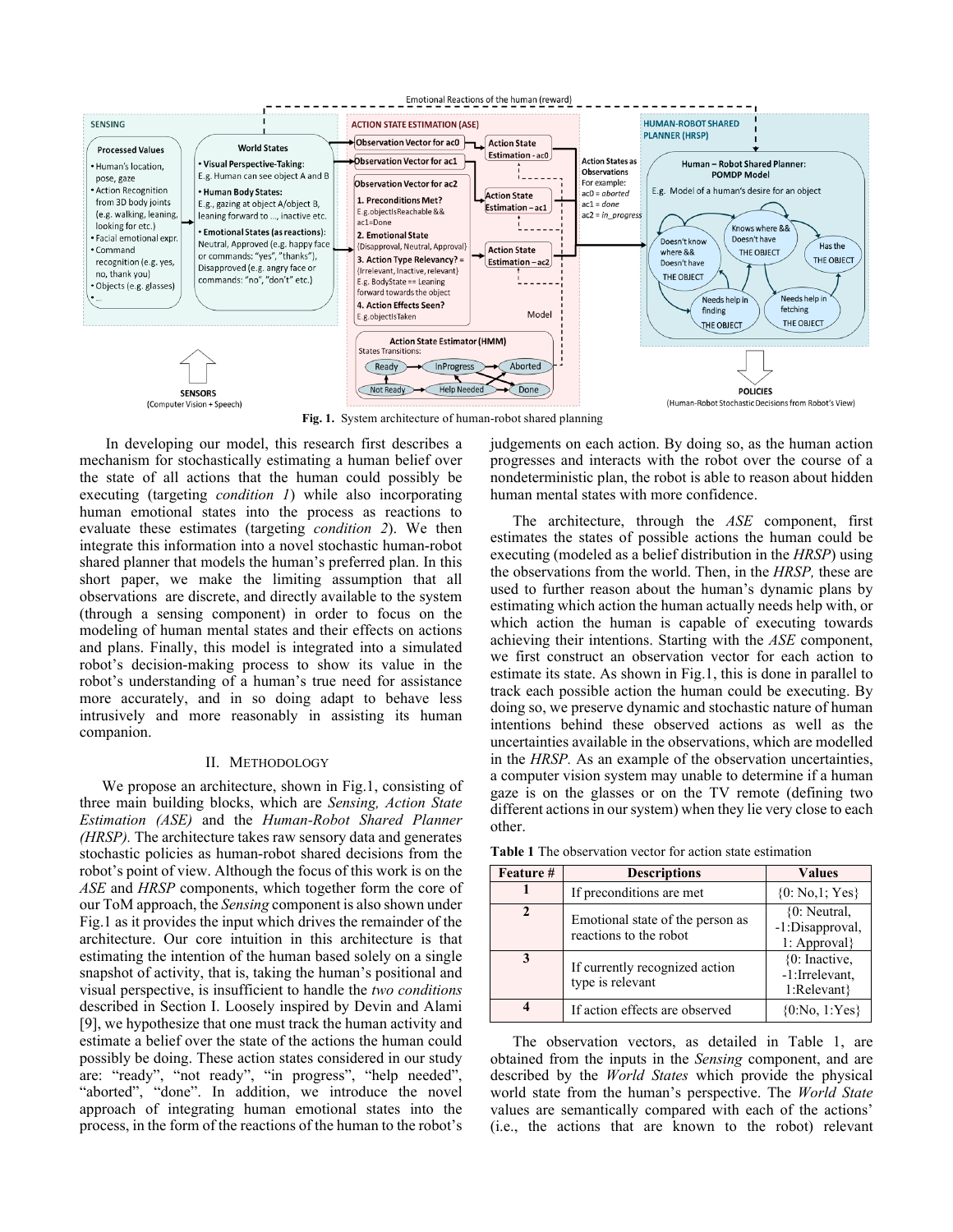descriptions to construct the action specific observation vectors. As an example, the construction of an observation vector of *ac2*, an action that defines the human taking an object, is given in Fig.1. The observation features #1 and #4 correspond to the basic semantic descriptors of an action, which check if preconditions of the action are met and the effects of the action are observed, respectively. The feature #3, on the other hand, compares the detected body states of the human (see the *World States* in Fig.1) with the physical activity type an action requires during its process. For example, if the momentary body state of a human is detected as "gazing at a TV remote", the feature #3 of the action "human taking the glasses" will be "irrelevant". As an example, given the possible action states, which are also demonstrated in *Action State Estimator* in Fig.1, a robot might estimate that an action is "in progress" if feature #1 is "yes" and feature #3 is "relevant".

Since our ultimate goal is to estimate in which actions a human needs help or does not want a robot's help, feature #2 is incorporated so as to evaluate the robot's inference about the human's desire for help with an action. This evaluation is realized from the emotional reactions of the person to the robot's behavior. This feature mainly contributes to the reasoning of the robot on the *two conditions* mentioned, i.e., when the intention is estimated incorrectly, or when the estimation is correct but the human doesn't want help. The robot always assumes feature #2 is "neutral" before interacting with the human. Then, following a possible estimation of an action's state as "help needed" (as shown under *Action State Estimator* in Fig.1), the robot would offer its assistance on that action, as a policy generated from the *HRSP*, and receives feedback from the human. If the human says "no" it is reflected in feature #2 as a "disapproval", which may lead to the action state changing to "aborted" (modeled as "human intention is something different" under the *HRSP,* targeting *condition 1*) or "in progress" (modeled as "human wants to do it on his/her own" under the *HRSP*, targeting *condition 2*). It is worth noting that the estimation of "help needed" for an action does not necessarily result in the robot offering its assistance. As stated, the *HRSP* has a belief distribution on the possible human actions and it plans for being non-intrusive, i.e., negative rewards are acquired from the human disapprovals, therefore the robot needs to be highly certain on the human's need for help before offering its assistance.

We devise a Hidden Markov Model (HMM), shown as *Action State Estimator* in Fig.1, for the action state estimation mainly because it is a stochastic state transition model. An HMM is suitable for this purpose since the action states correspond to the hidden intentions of the human, such that the robot can only observe them indirectly. Moreover, the states possess the Markov property (i.e., the future is independent of the past given the present) and we do not predict the future states of the action. The possible states of an action in our model are: {ready, not ready, in progress, help needed, aborted, done}. We use "aborted" instead of "failed" as it contains the information of either a possible failure or a wrong estimation of the robot from the beginning, i.e., the human was not executing that action at all. Simply put, "aborted" tells us that the human does not want to realize this action.

An example of action state estimation from an observation sequence that has vectors structured as given in Table 1 is shown in Table 2, where the first bit of each observation is feature #1. We note that the observation sequence and the corresponding states given in the table is generated by the early implementation of our *Action State Estimator (HMM)*. In this example, in time step 1 an action is estimated as "not ready" as the preconditions are not met from the human's perspective. However, the observation in time step 2 states that the robot saw a relevant action, which leads to the inference of the action as "in progress". Given that the preconditions are still not met in time step 3 and 4, the state is estimated as "help needed", where the robot offers its assistance for this action. Following this offer, the emotional state of the human, which was neutral in step 4, has changed to "disapproval" in the observations received in time step 5. This leads to the estimation of the state as "aborted", since the observation vector shows the human is not doing something relevant to the action and has already rejected the robot's help. Finally, the robot reasons that this was not the action human was intending to do. Using the model, we generated 100 different observation sequences, such as the one given in Table 2, each having 100 sequences and used them as ground truth data throughout the tests. Playing these back, we then obtained 94% accuracy in estimating the state with the HMM. Although a synthetic experiment, this shows that our initial implementation of *Action State Estimator*  is consistent.

**Table 2** An observation sequence and estimated states for an action.

| <b>Time Step</b>                                            |         |         |                                                       |               |
|-------------------------------------------------------------|---------|---------|-------------------------------------------------------|---------------|
| <b>Sequence</b> $\begin{array}{ c c } 0,0,-1,0 \end{array}$ | 0.0.1.0 | 0.0.1.0 | 0.0.1.0                                               | $0, -1, 0, 0$ |
| <b>States</b>                                               |         |         | not ready in progress in progress help needed aborted |               |

*ASE* estimates the state of each action in the human's mind separately, yet does not take into account their correlations for an overall intention. This is done by our adaptive *human-robot shared planner (HRSP).* The states of actions are all estimated in parallel and this information is then integrated into the *HRSP*, as shown in Fig.1. Our novel approach explicitly incorporates these estimated human action states, which also involve emotional states as reactions, into the human-robot shared planner. The planner estimates a human's belief on the state of their plan and stochastically determines the optimal policy for the robot through accomplishing the human goals in the human's preferred manner. This policy generation is through the understanding of a human's true intention and the need for assistance. Both of these factors are assumed in our experiments to be dynamic and randomly changing. Therefore, the planner must additionally be able to model the irrelevant human intentions that are unknown to the model (targeting the *condition 1*) and the human's potential unwillingness to take assistance from the robot (targeting *condition 2*). For these purposes, we propose using a stochastic planner for the *HRSP*, in particular a Partially Observable Markov Decision Process (POMDP), inspired by Baker and Tenenbaum [7]. This has states as the human's beliefs on a plan through a goal, e.g., "needs help in finding the object", "knows where the object is", etc. The actions of the POMDP model are the human and the robot actions and the rewards are introduced in the form of human emotional reactions to the robot (i.e., approval or disapproval). Finally, as a contribution, the POMDP model takes the estimated states of all actions as observations in order to calculate a belief distribution on the state of the plan a human may be realizing (see Fig.1).